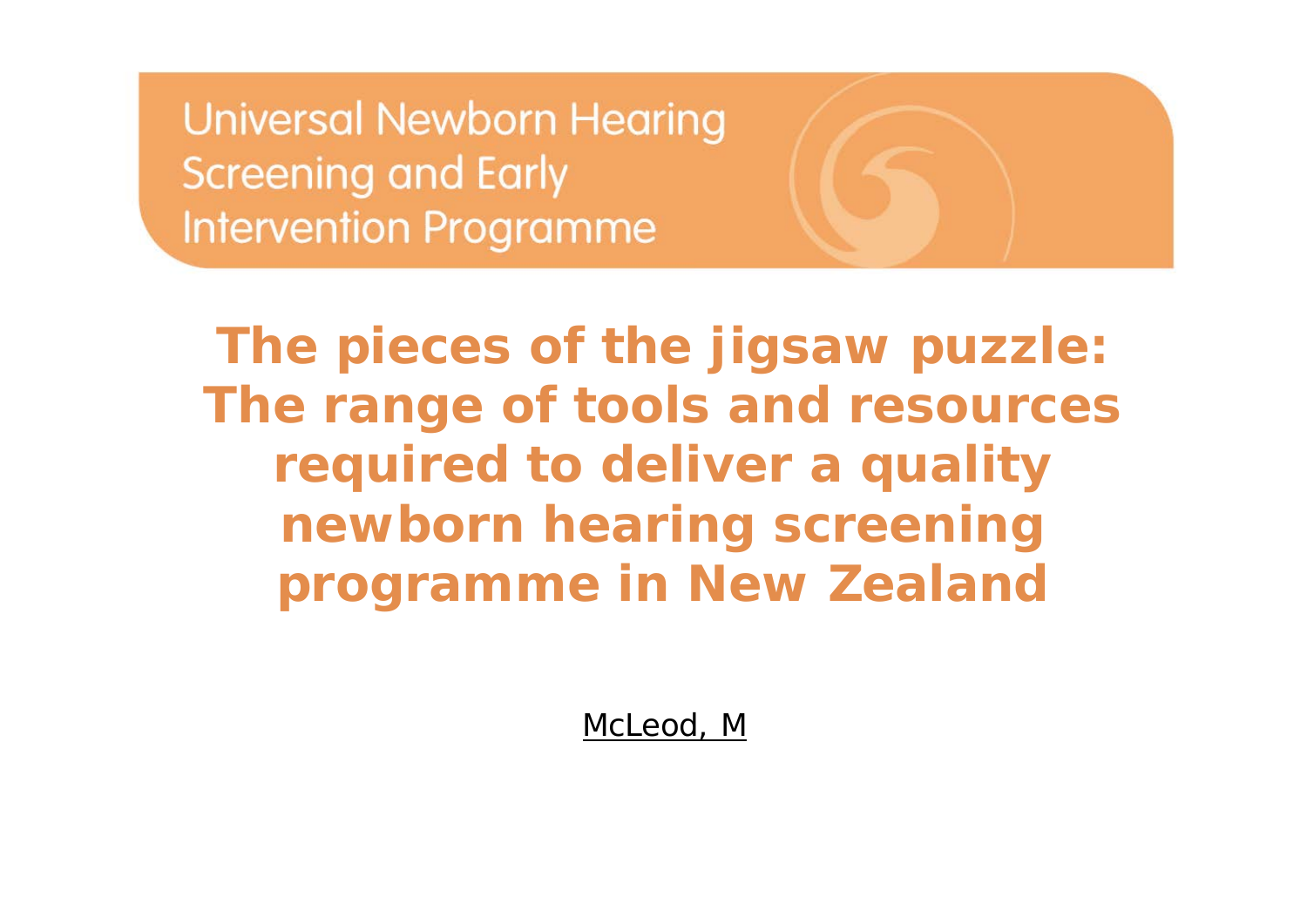"A *tiling puzzle that requires the assembly of numerous small, often oddly shaped, interlocking pieces. Each piece usually has a small part of a picture on it; when complete, a jigsaw puzzle produces a complete picture*".

Wikipedia 2013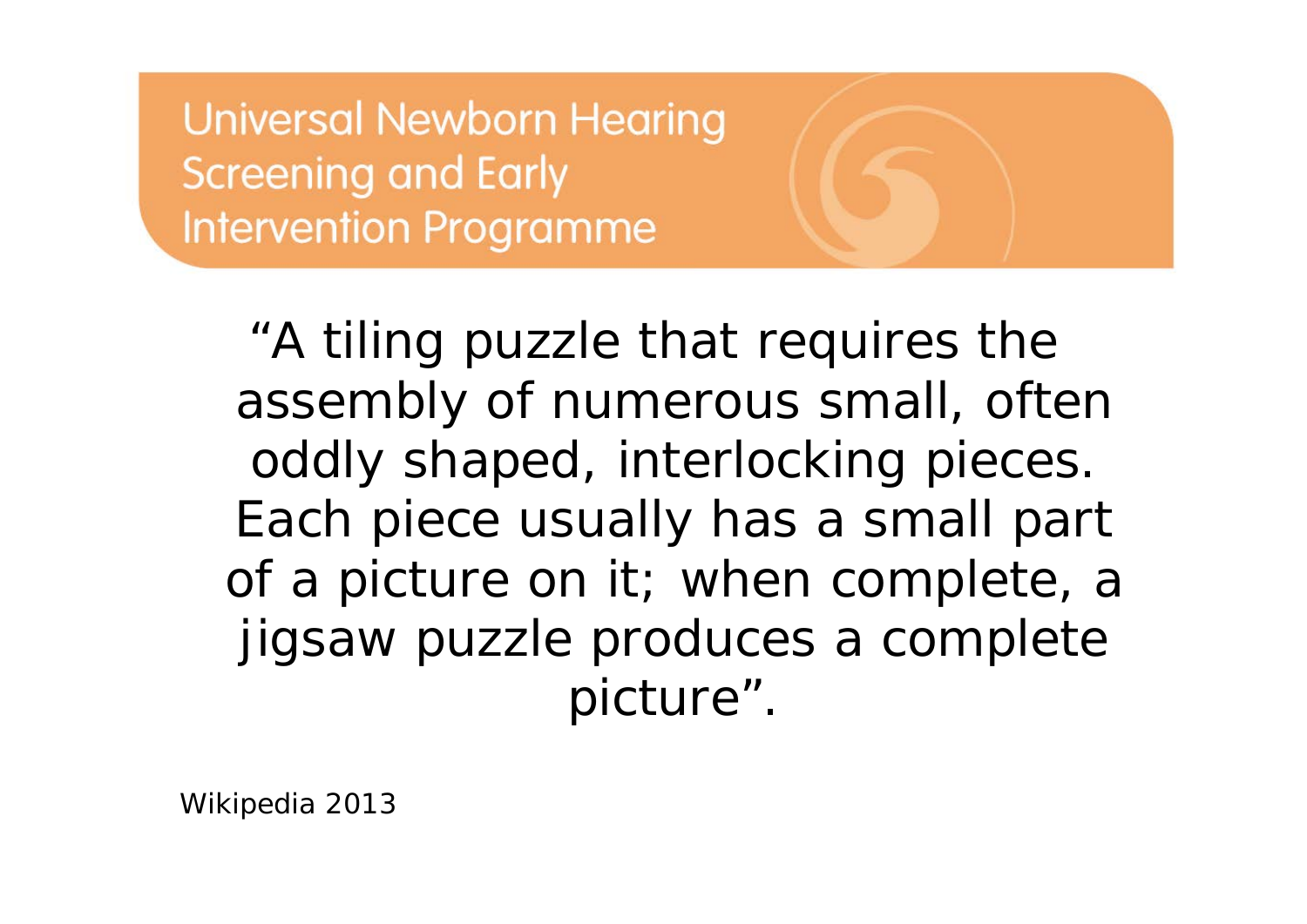- § Jointly overseen by the Ministries of Health and Education
- § Ministry of Health is responsible for screening, diagnosis of hearing loss and medical interventions
- § Ministry of Education is responsible for early intervention education services
- § 20 District Health Boards with 108 screeners.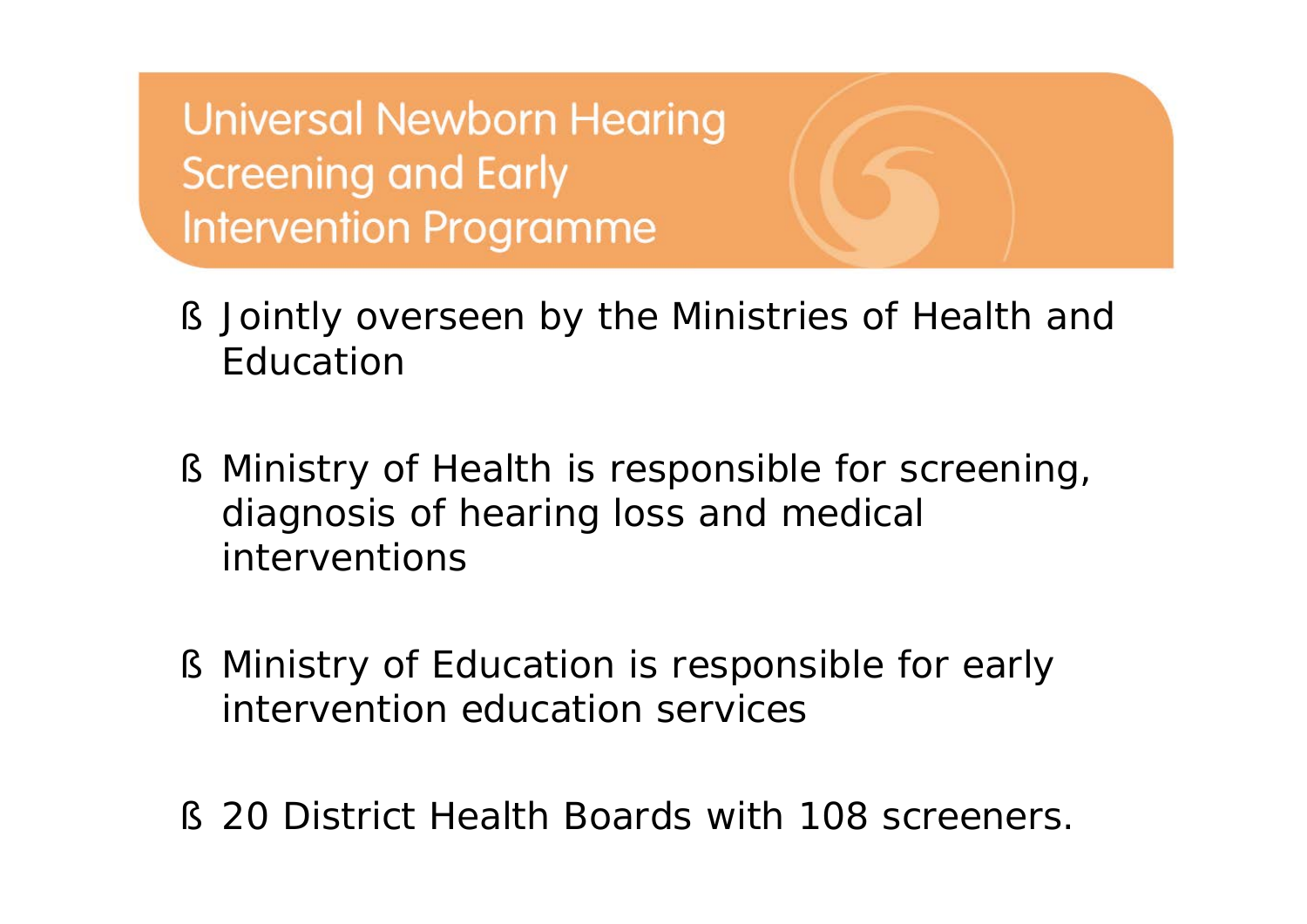# *"Poor quality screening is ineffective and may do more harm than good".*

Sasieni P, Cuzick J. Routine audit is an ethical requirement of screening. *Brit Med Journal 2001.*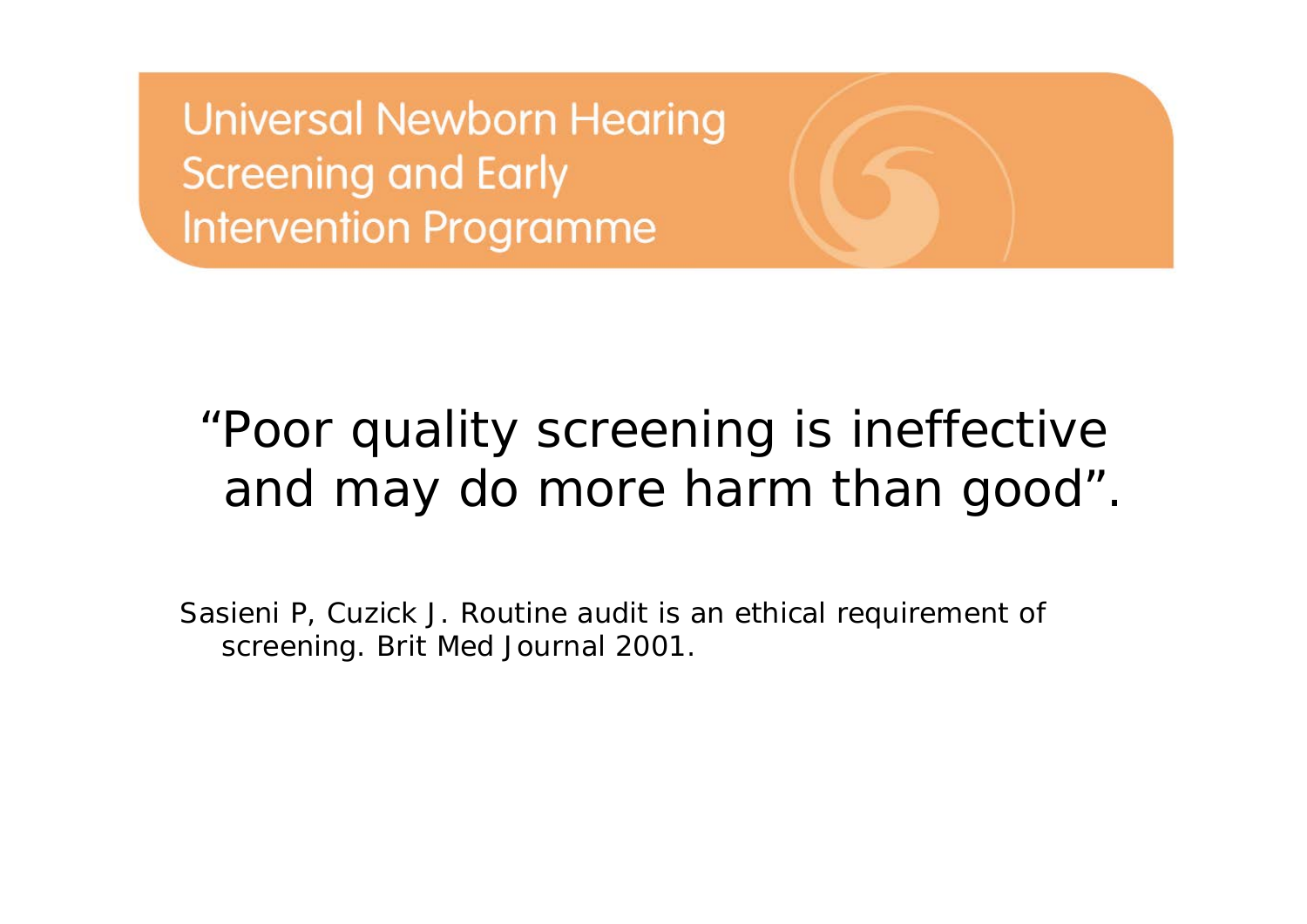# **Suite of tools and resources**

- 1. National Policy & Quality Standards
- 2. Annual screener competency assessment
- 3. Consumer resources
- 4. Data monitoring guidelines
- 5. Three- yearly external compliance audits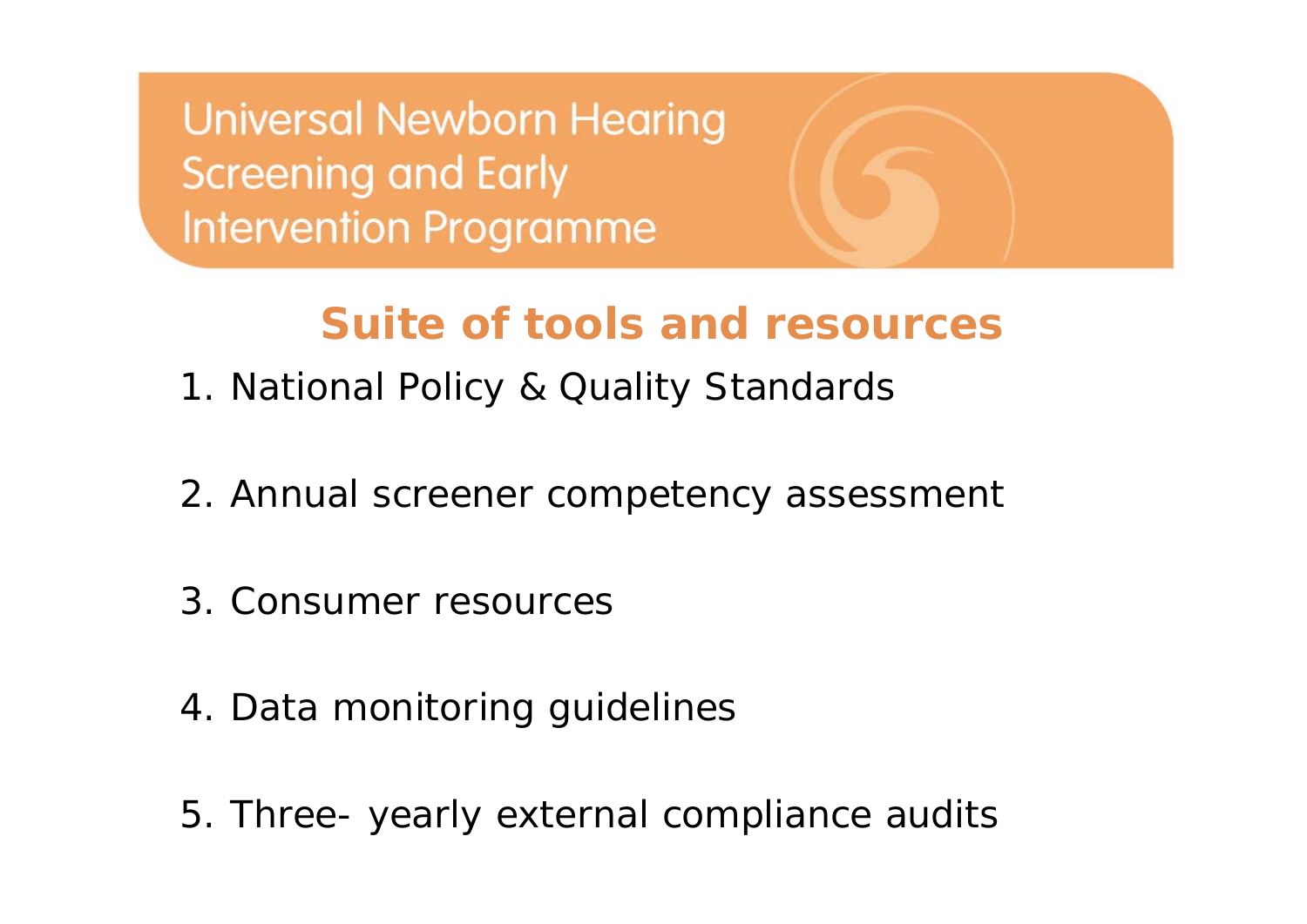1.National Policy & **Quality Standards**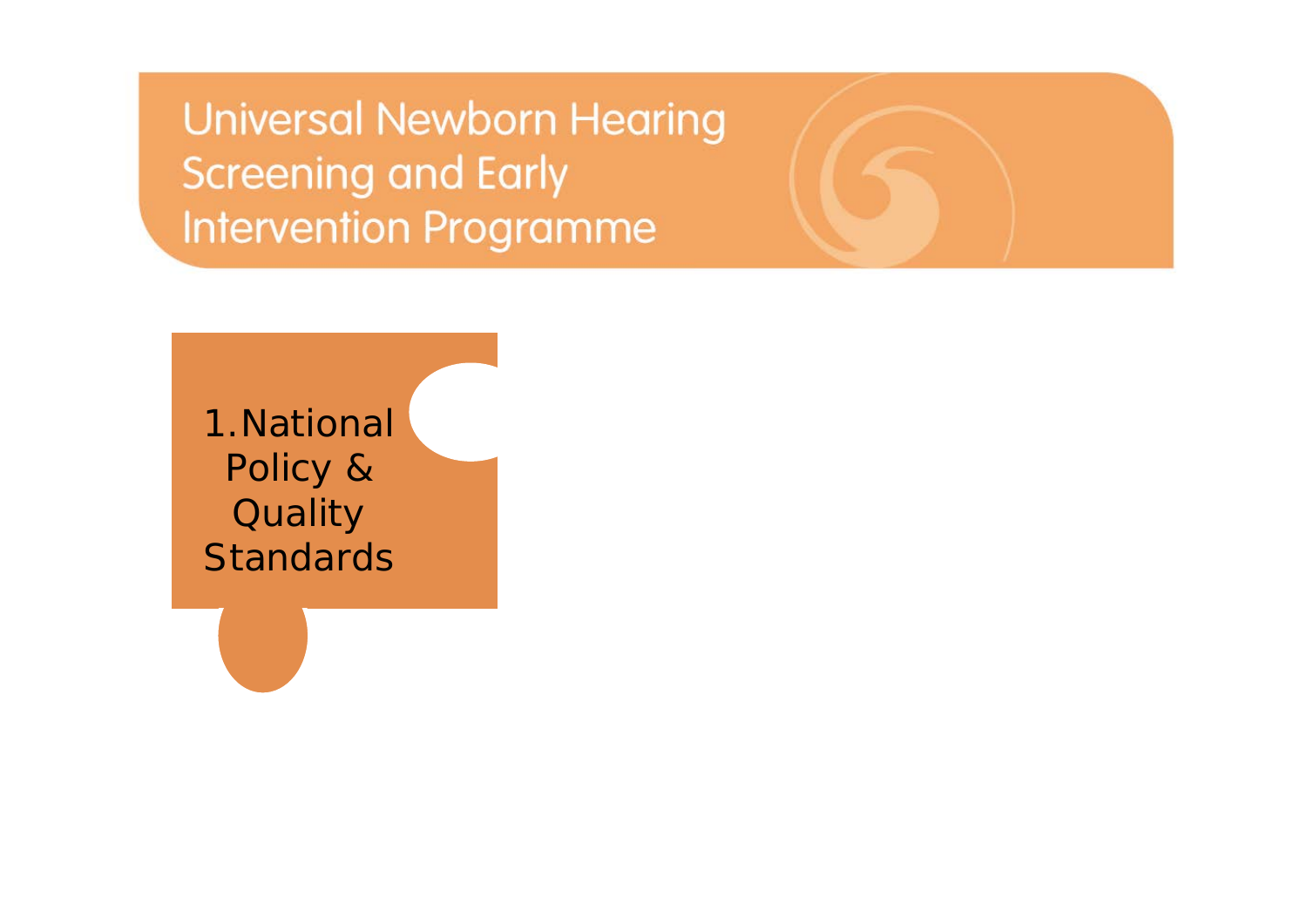## **1.National Policy & Quality Standards**

- § Form part of the contract between the Ministry of Health and District Health Boards including sub contractors for the programme
- § Professionals must work collaboratively as a well-coordinated multi-disciplinary team
- § Recently been revised to strengthen the quality and monitoring of the programme.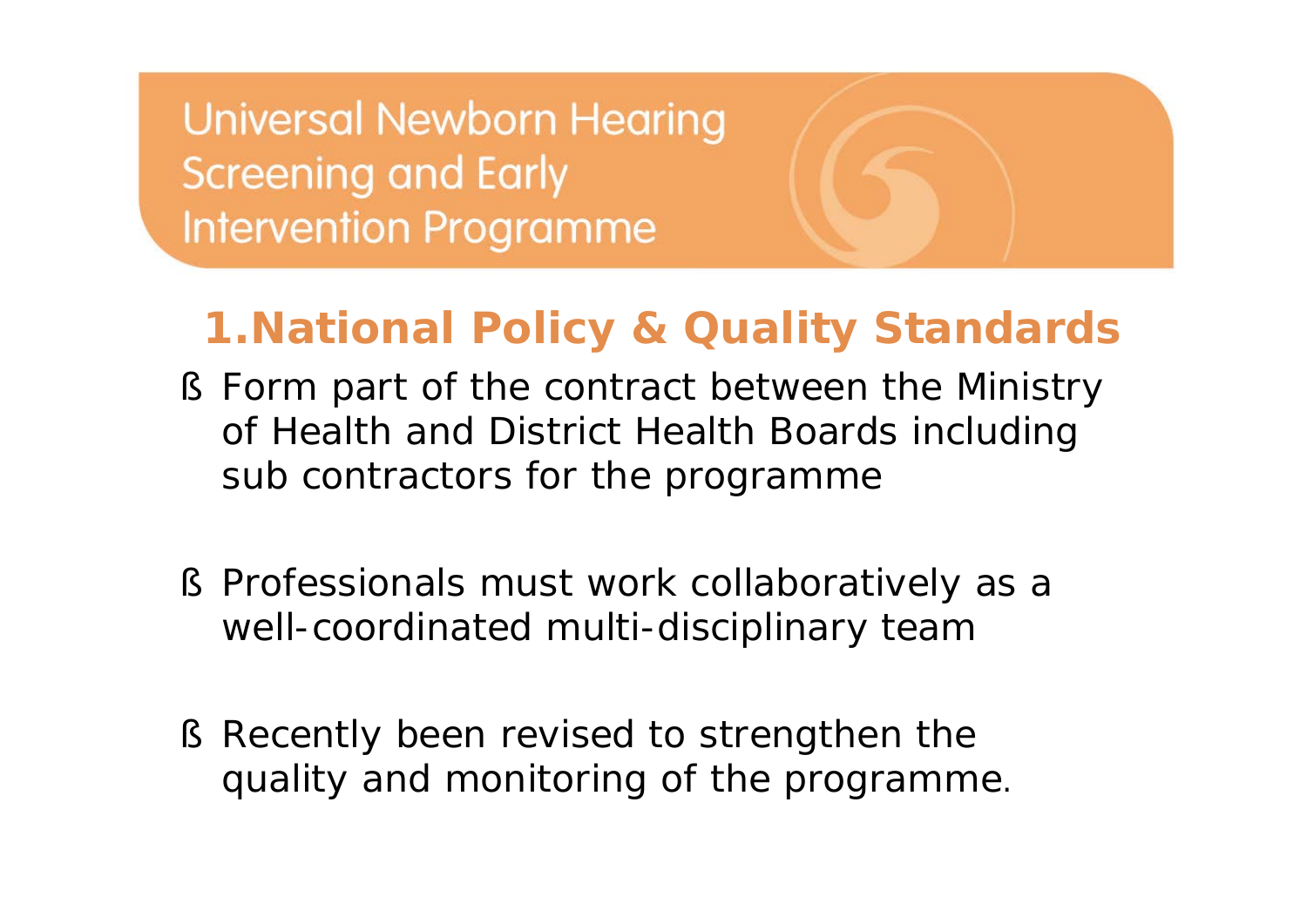**National Policy & Quality Standards**

- § Monthly referral rates from AOAE to AABR
- § Correct performance of daily equipment checks
- § Rates of declines, attempts /incomplete screens
- § Correct screening protocol, including calibration levels for AOAE screening.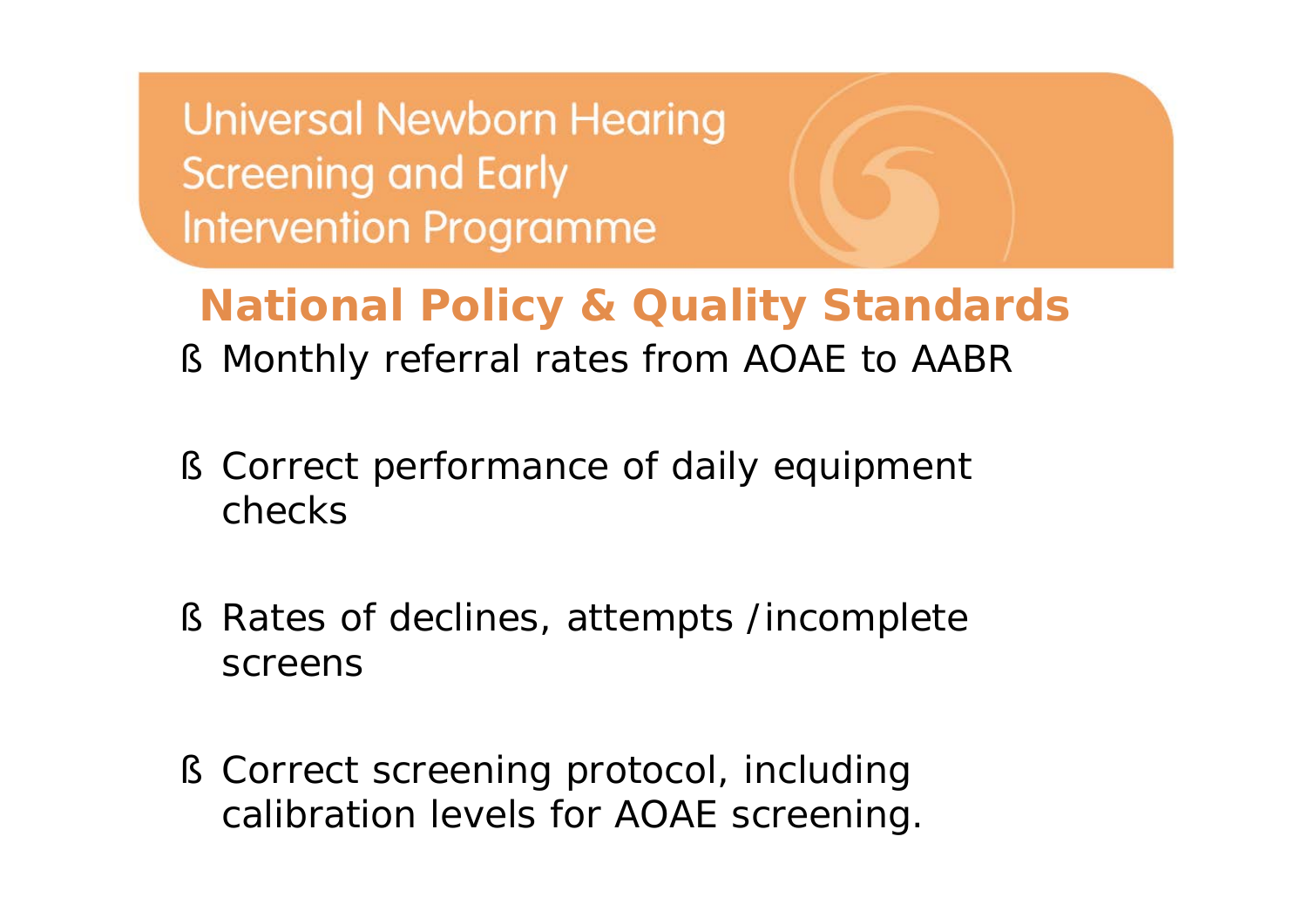# **National Policy & Quality Standards**

- § Multi-disciplinary clinical governance framework
- § Defines lines of management and accountability
- § Strong linkages between screening, audiology, maternity, well child and quality teams, and with Maori and Pacific health plans
- § Service delivery plans.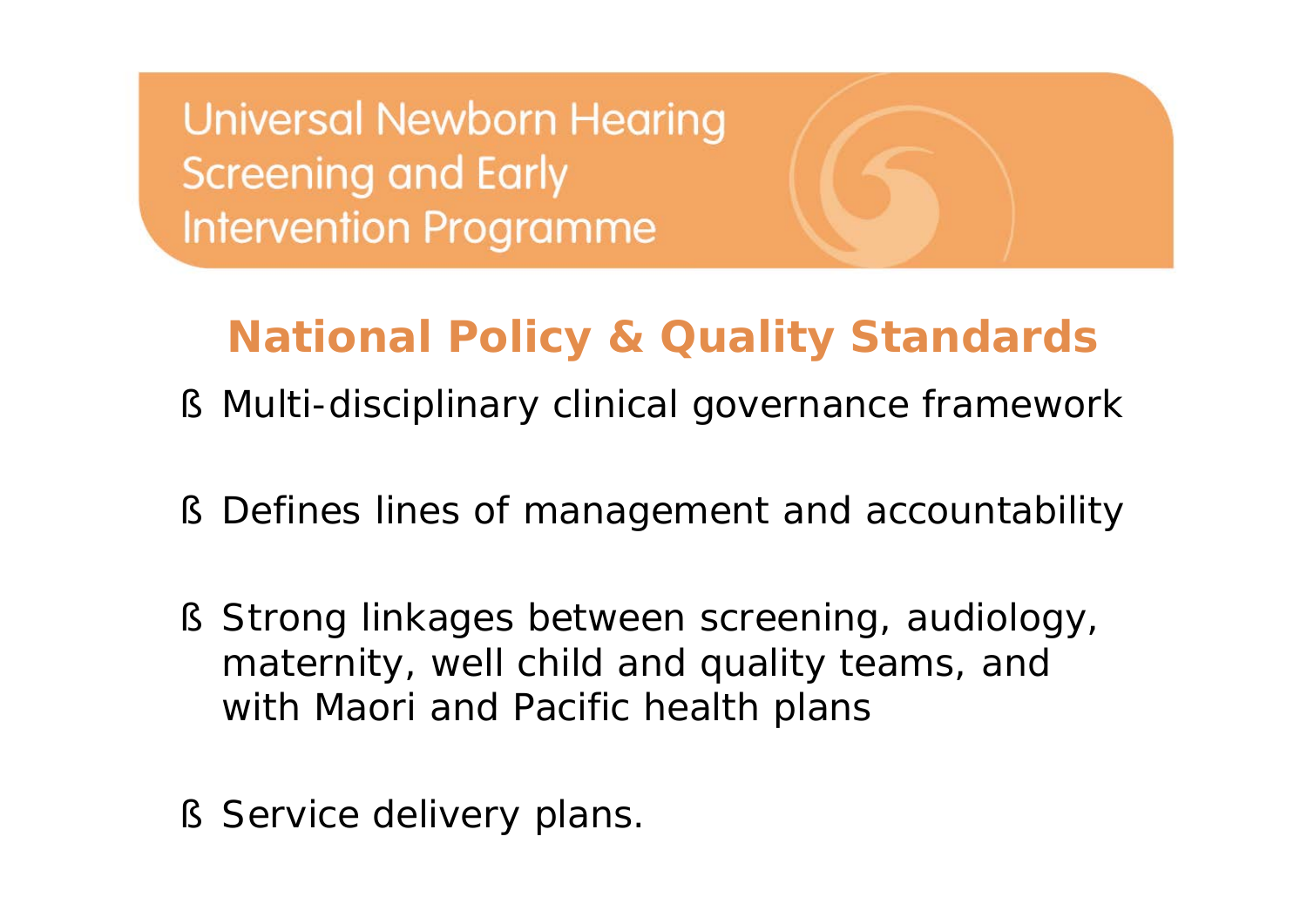1.National Policy & **Quality Standards** 

2.Annual competency assessment (ACE)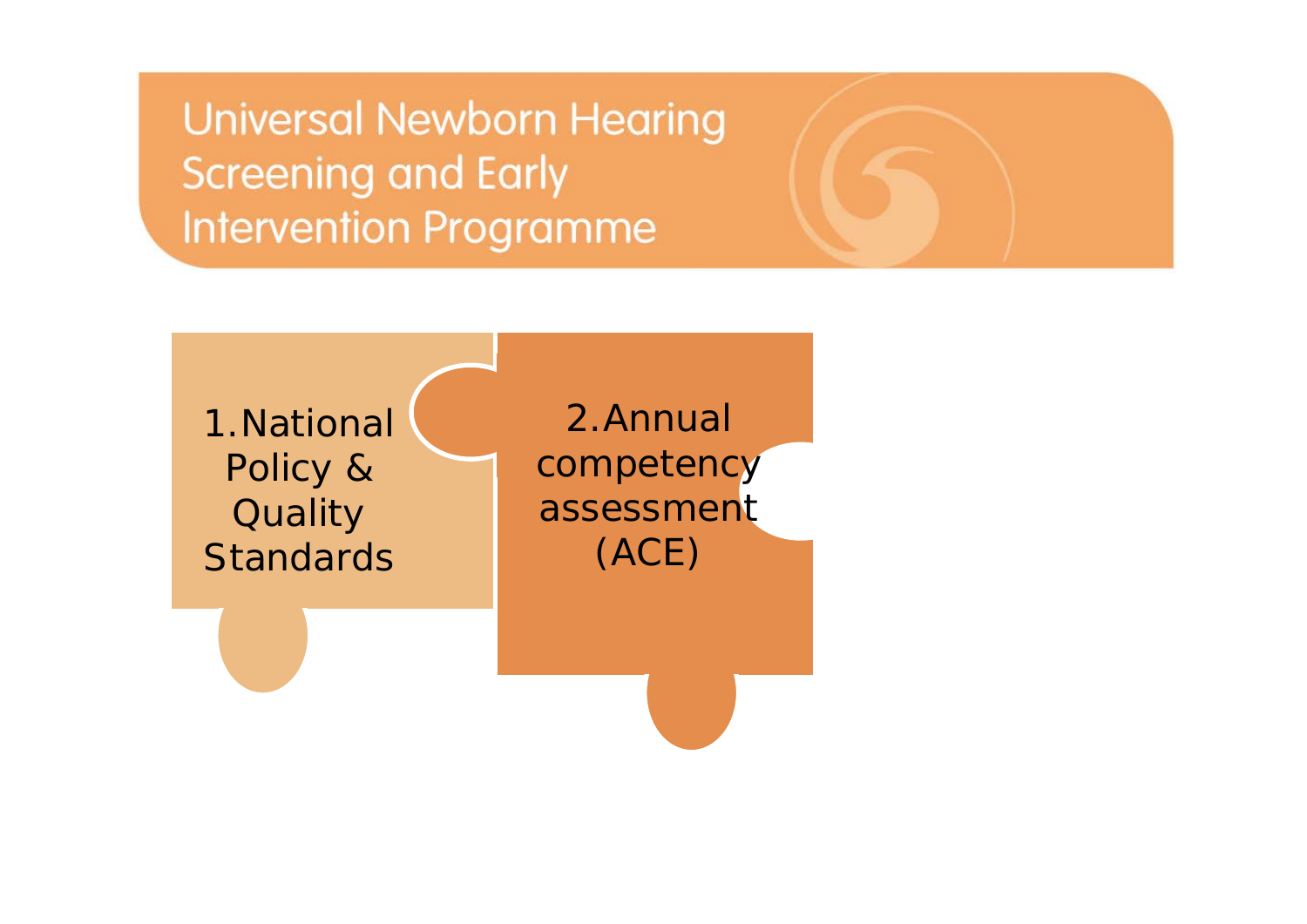# **2.Annual Competency Assessment (ACE)**

- Quality assurance of the screener workforce
- Assuring the safety of workplace practice
- Maintain high level policy and quality standards in the screening activities.

Screener competence assessment undertaken:

- Annually
- After a break of 6 months or more in screening for the UNHSEIP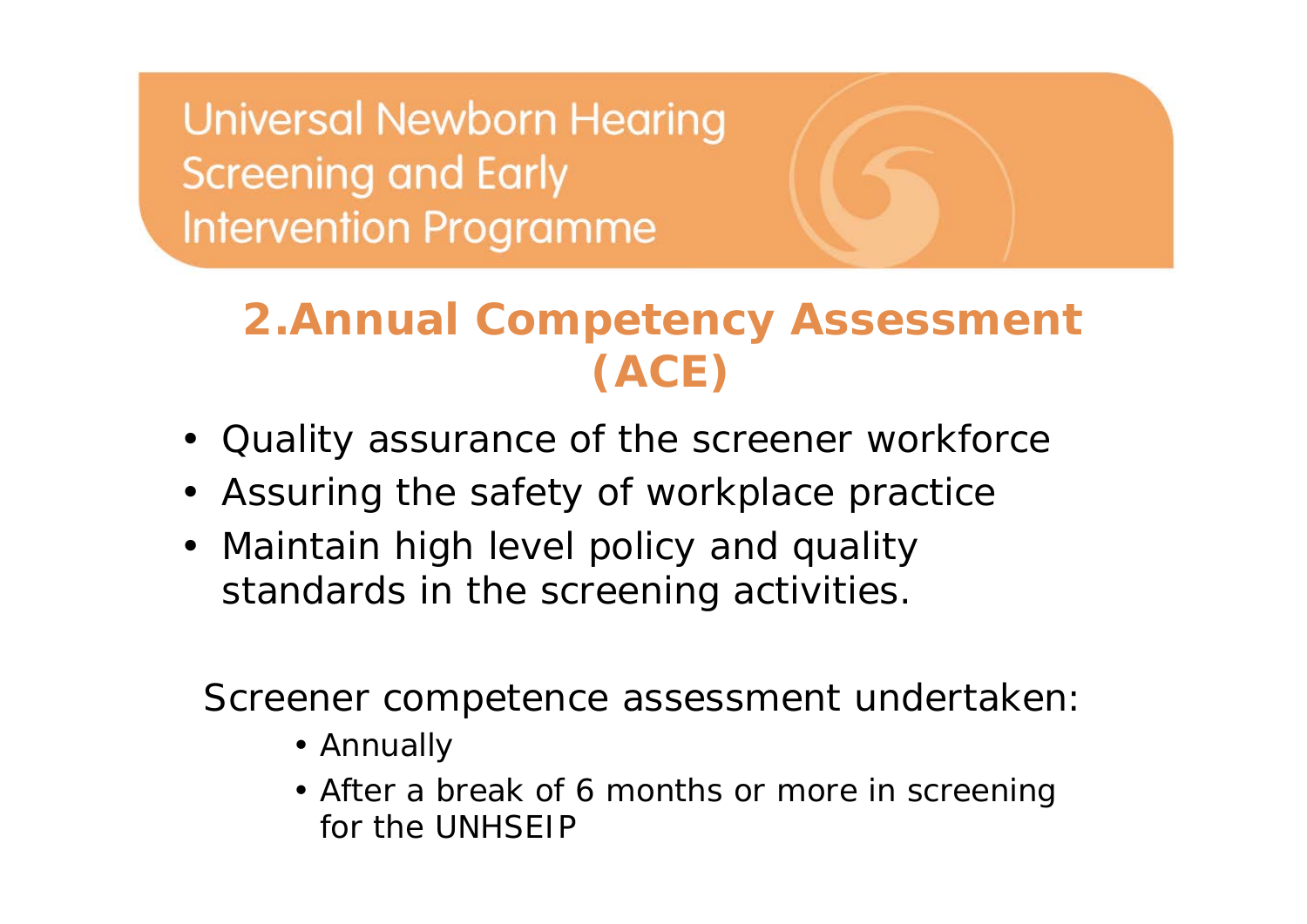#### **Annual Competence Assessment**

| Domain                         | Assessment<br>type         | Assessed by                          | <b>Proportion of</b><br>total<br>assessment |
|--------------------------------|----------------------------|--------------------------------------|---------------------------------------------|
| <b>UNHSEIP</b>                 | Online                     | Quiz based<br>questions              | 25%                                         |
| Screening<br>process           | Observational<br>practical | Assessor/<br>Coordinator/<br>trainer | 50%                                         |
| Protocol and<br>record keeping | Data review                | Coordinator                          | 25%                                         |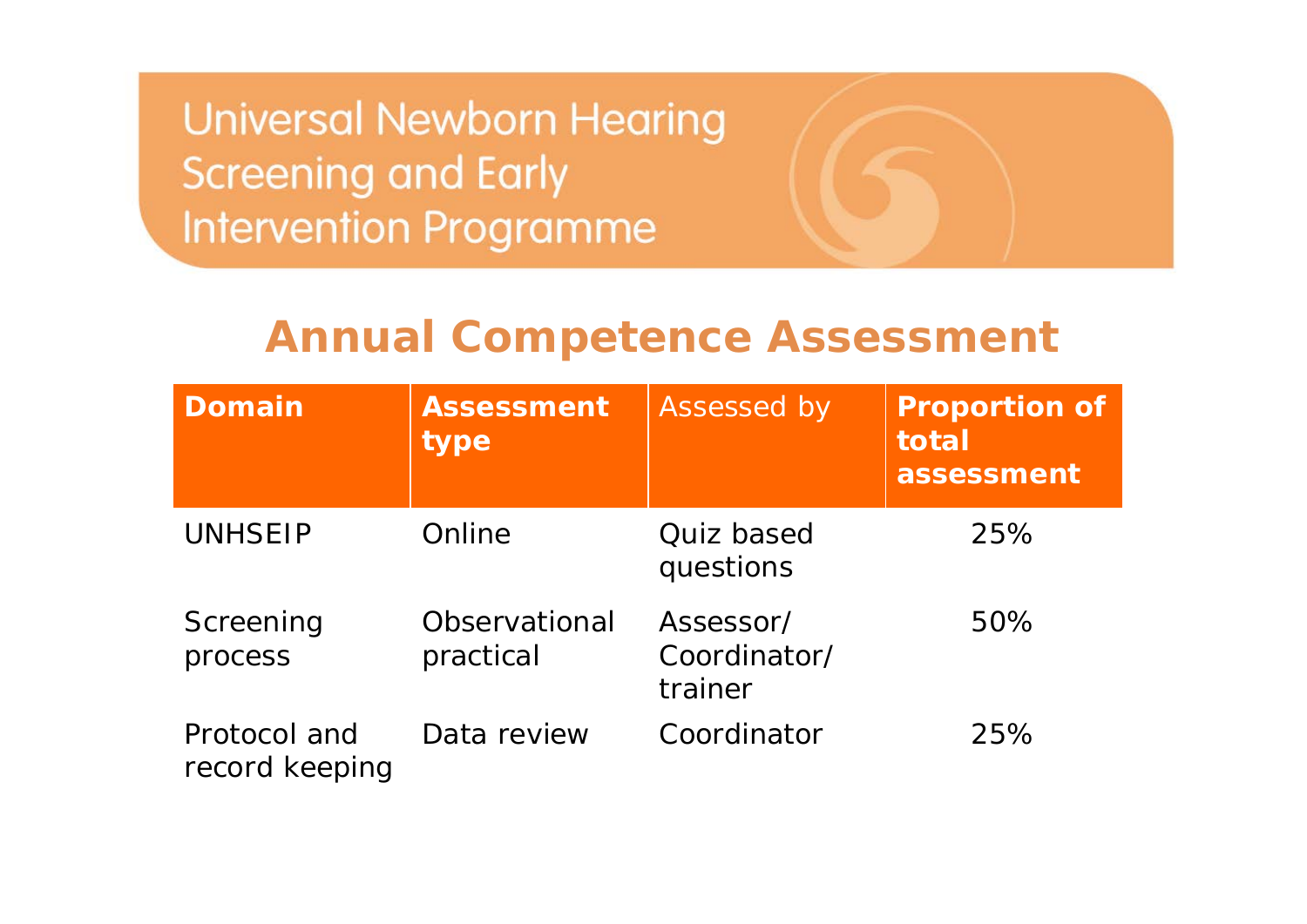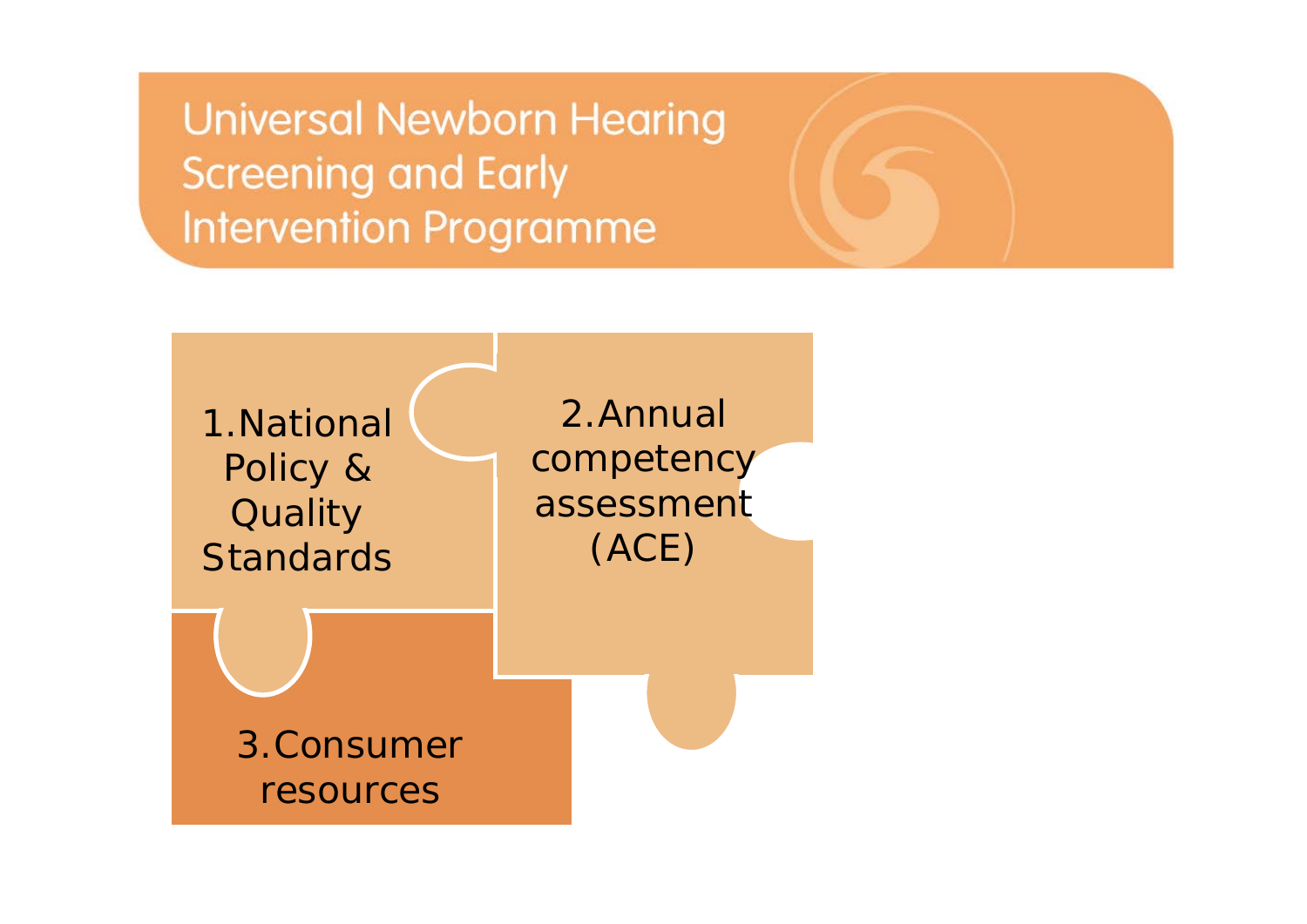### **3.UNHSEIP Consumer Resources**





§Right 6 of the Code of Rights

•Standard 5 of the National Policy and Quality Standards

•Interlinked with audit process.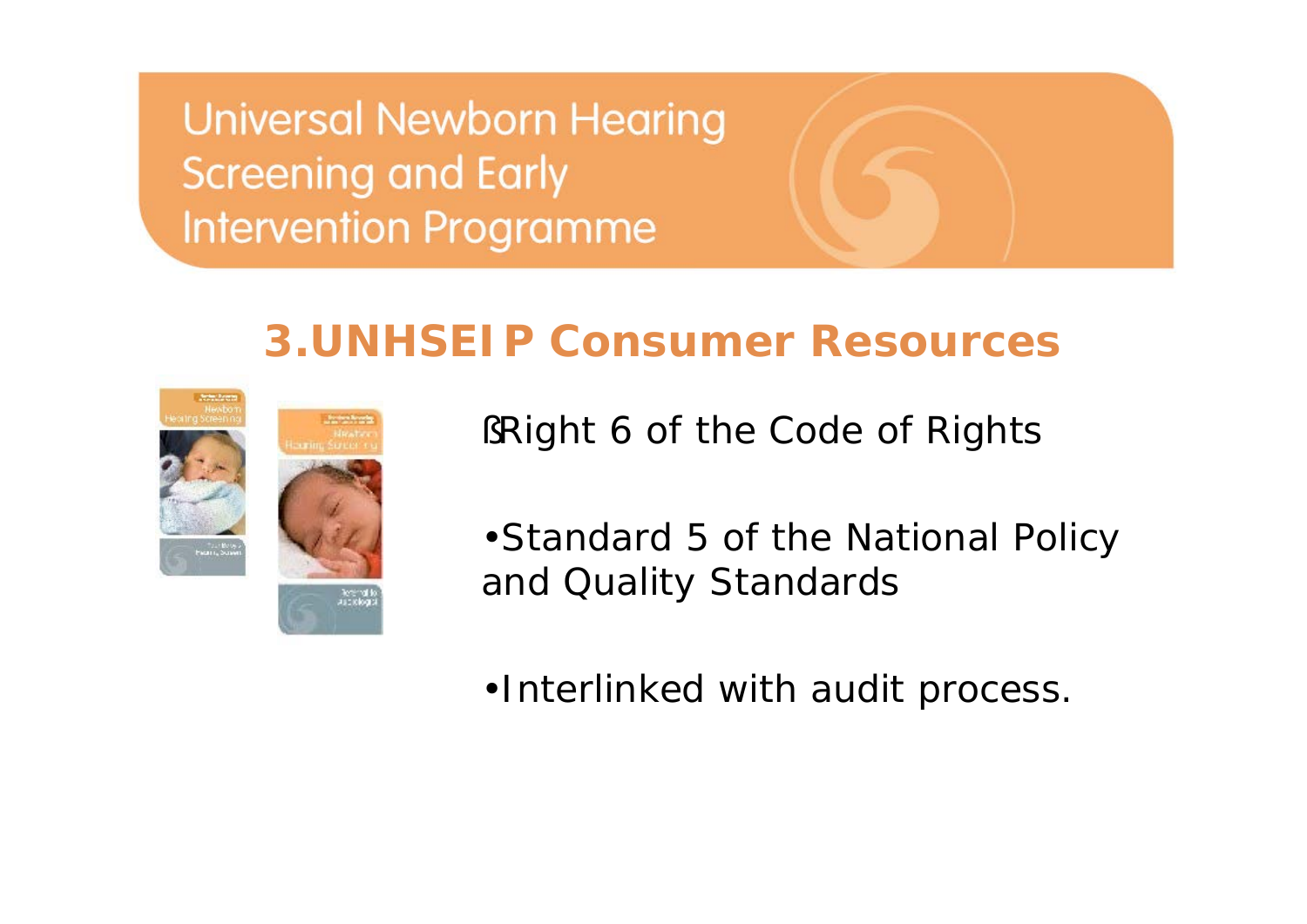### **3.UNHSEIP Consumer Resources**

§ NSU must lead updating of the screener scripts to be more concise, clear and in plain English, and/or investigate other modes of delivering information about the programme to families to ensure full, accurate and appropriately conveyed information about newborn hearing screening is available.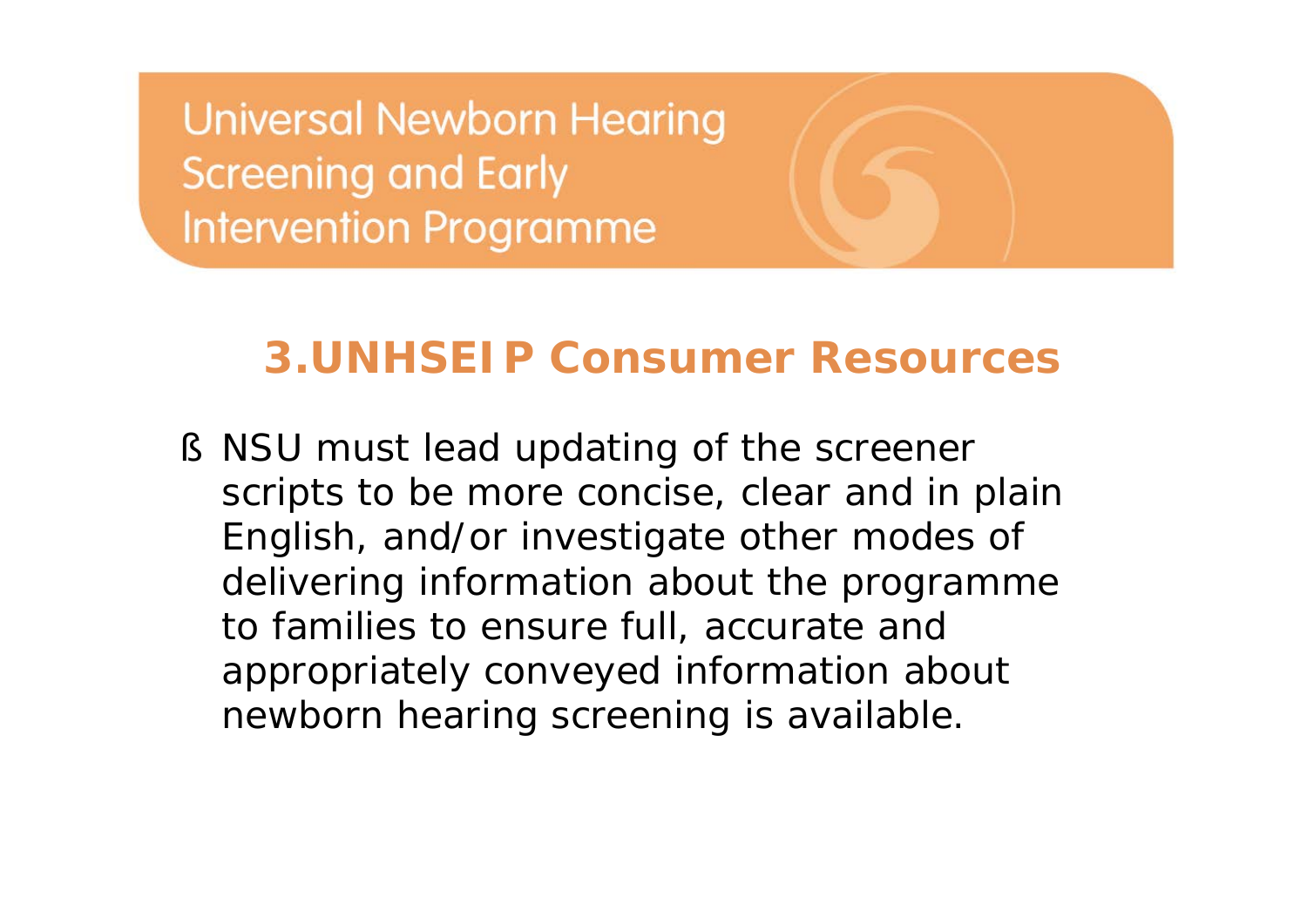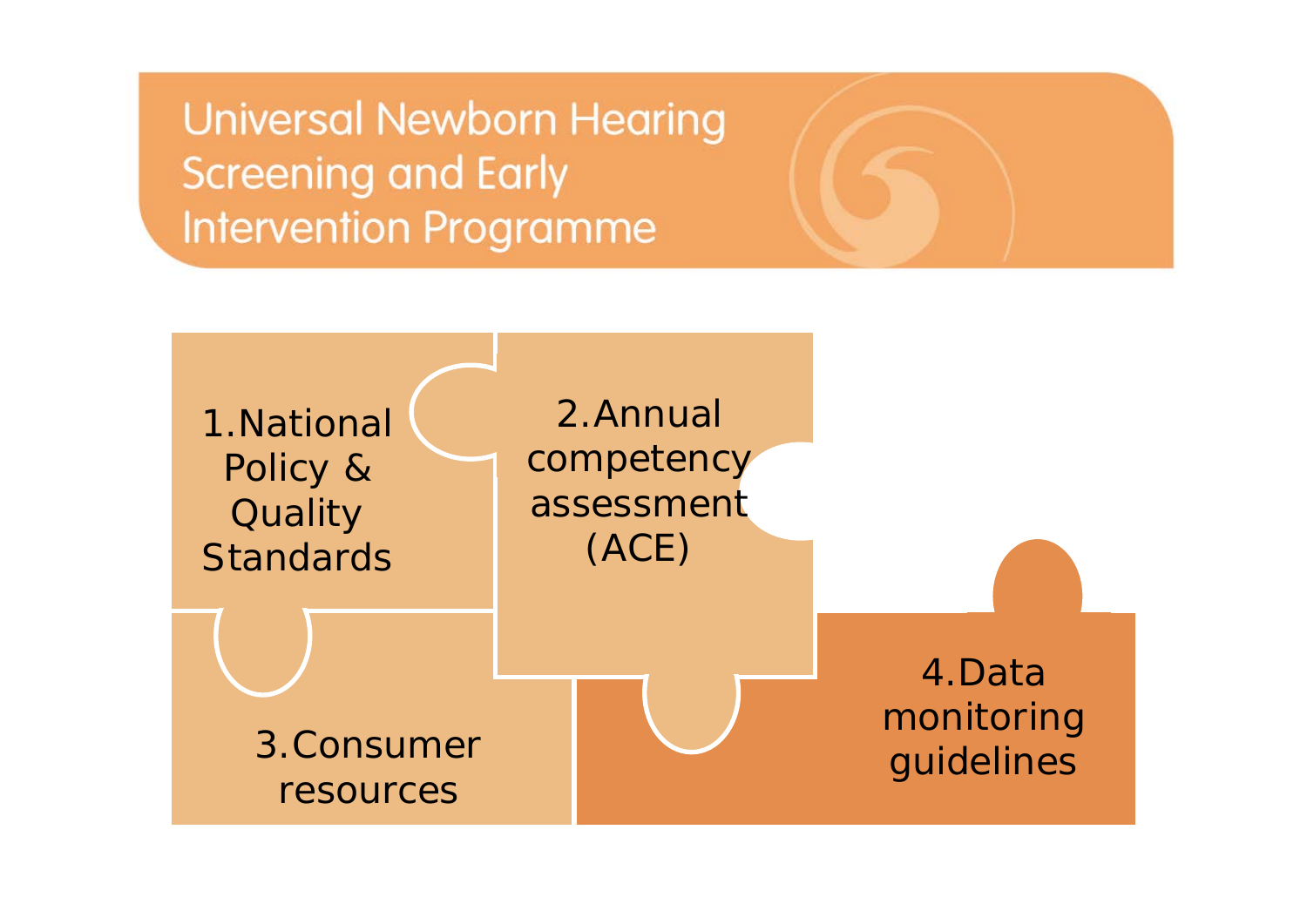## **4. Data Monitoring-national**

Ø Six-monthly national monitoring reports

Ø Reviewed by a multidisciplinary external advisory group who make recommendations to the National Screening Unit on quality, coverage and inequalities improvements.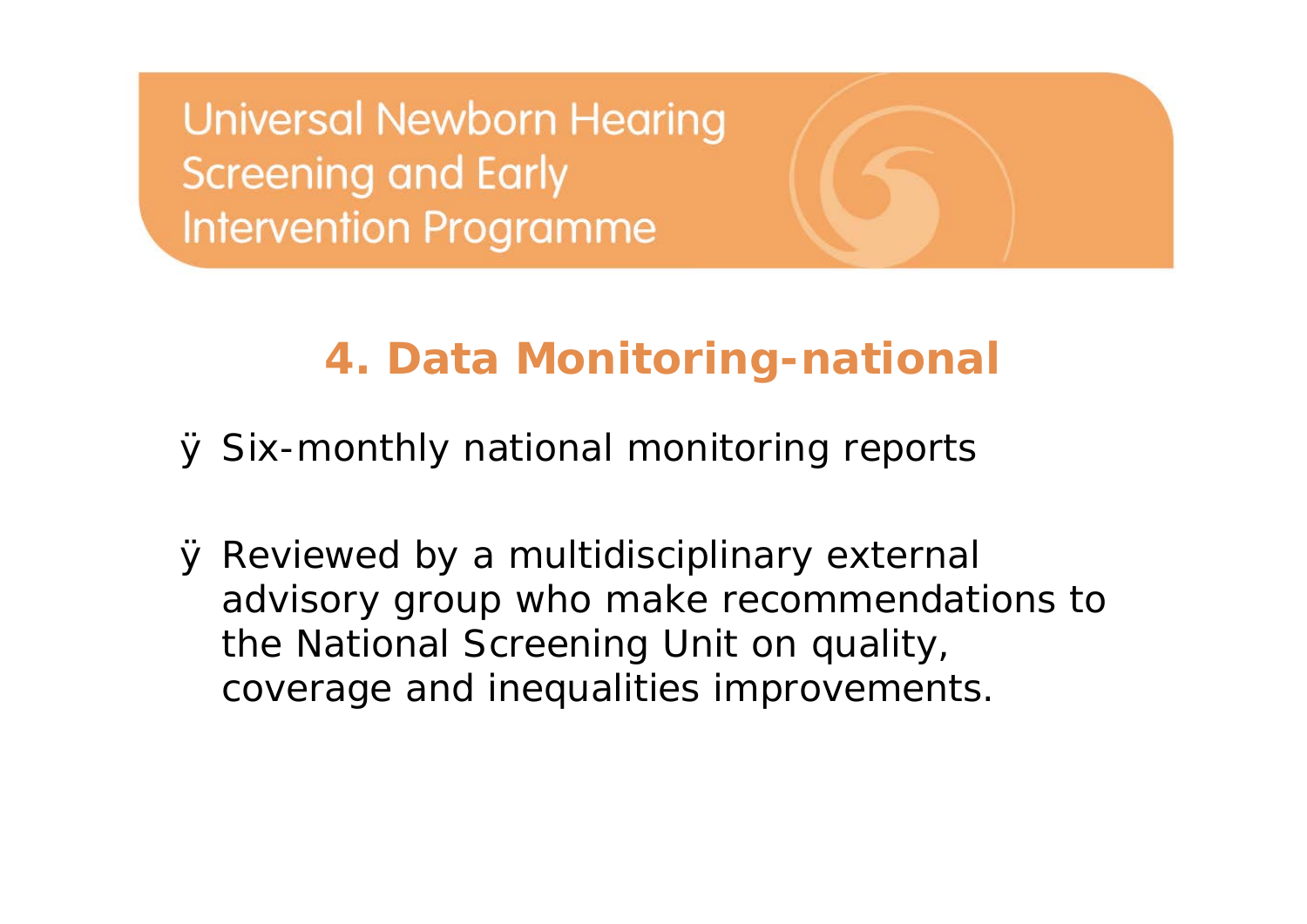# **4.Data monitoring-local**

- § AOAE/AABR refer rates and calibration levels
- § Annual screener competency assessment
- § Working with DHBs to support training and development of screeners, such as regional workshops
- § Encouraging a culture of open communication within the screening team environment.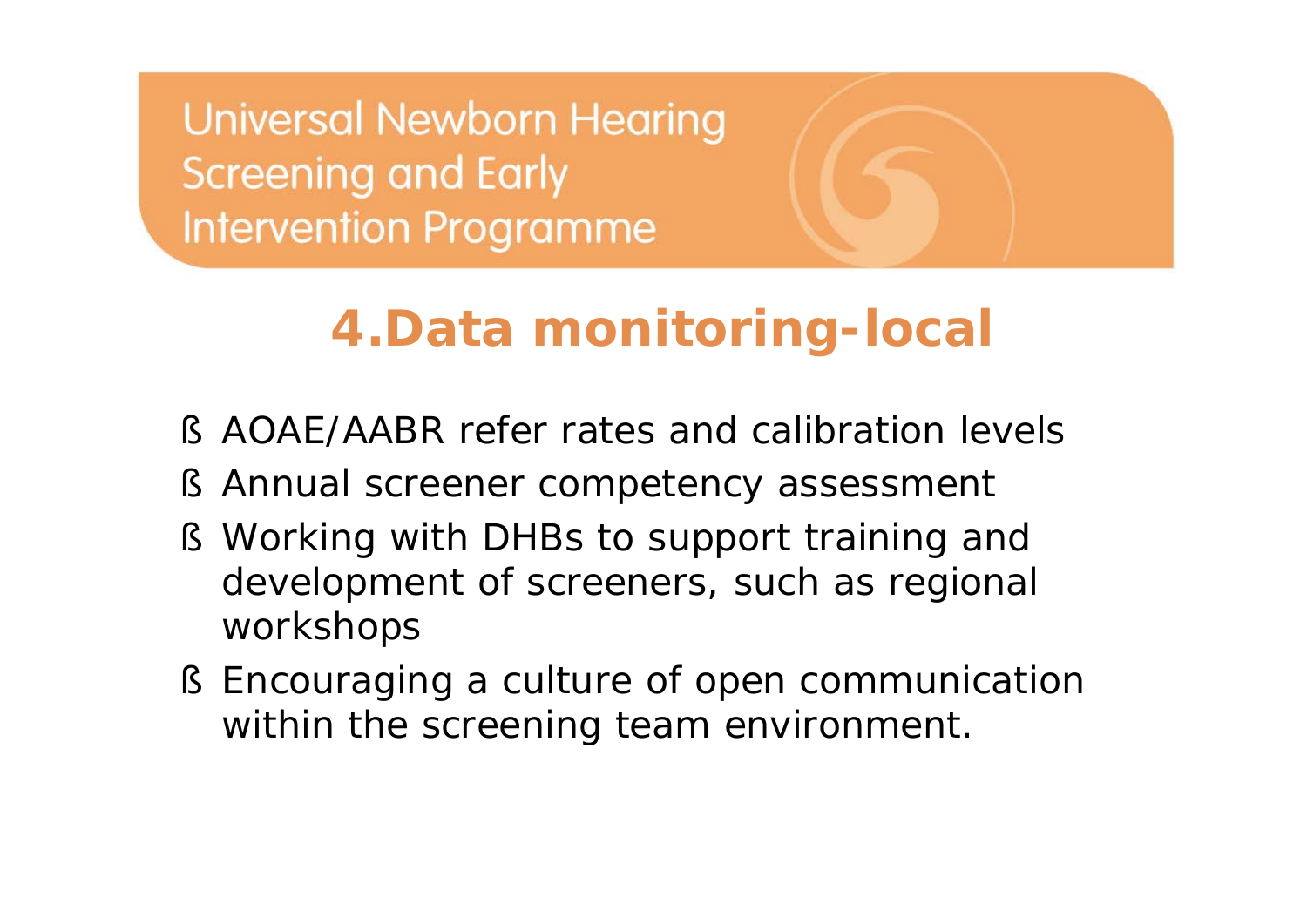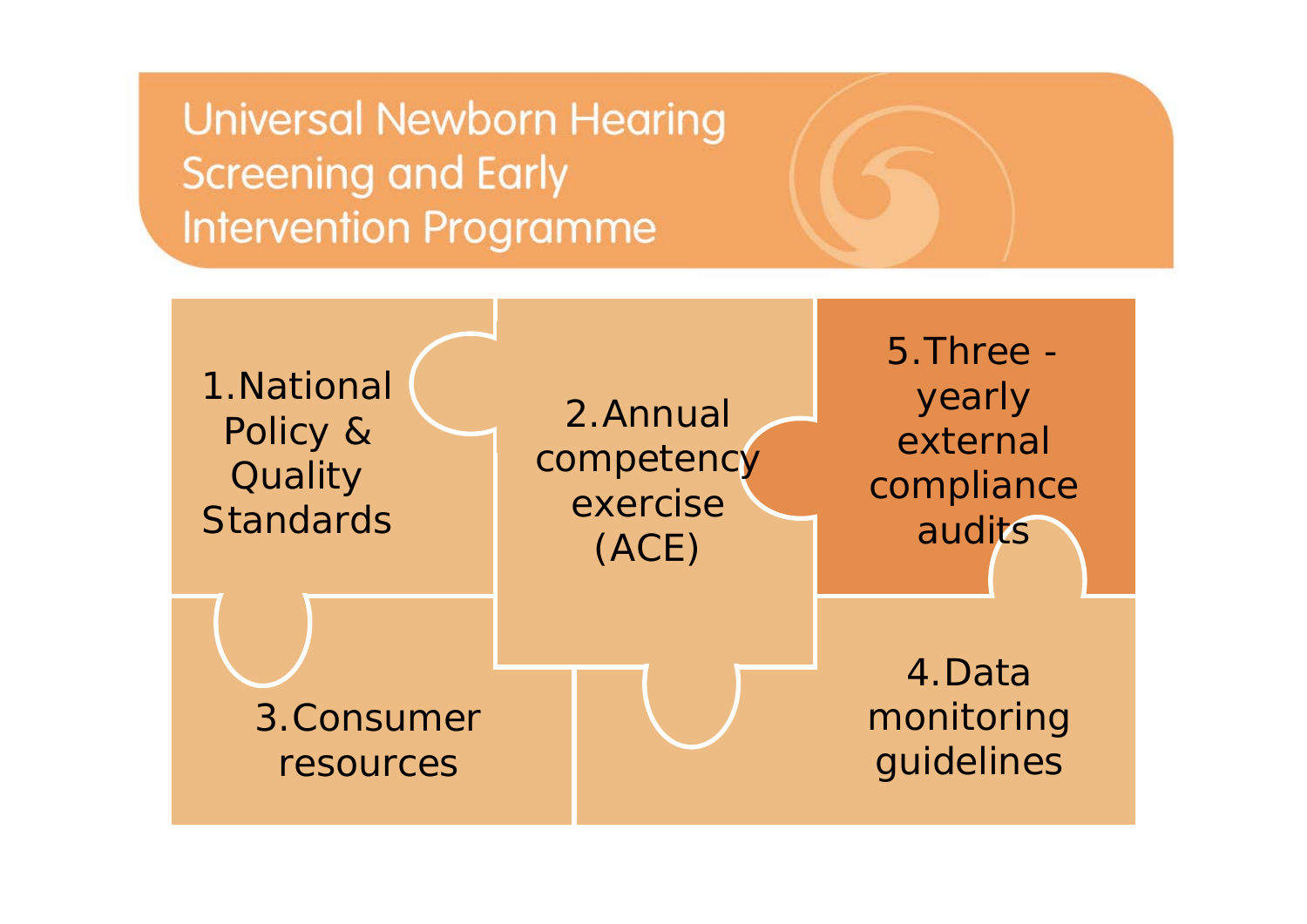# **5.External Compliance Audits**

- § Audited three-yearly against the National Policy and Quality Standards and contract requirements by an external provider
- § Quality/performance improvement focus
- § Areas of partial or non-compliance highlighted
- § Examples of good practice.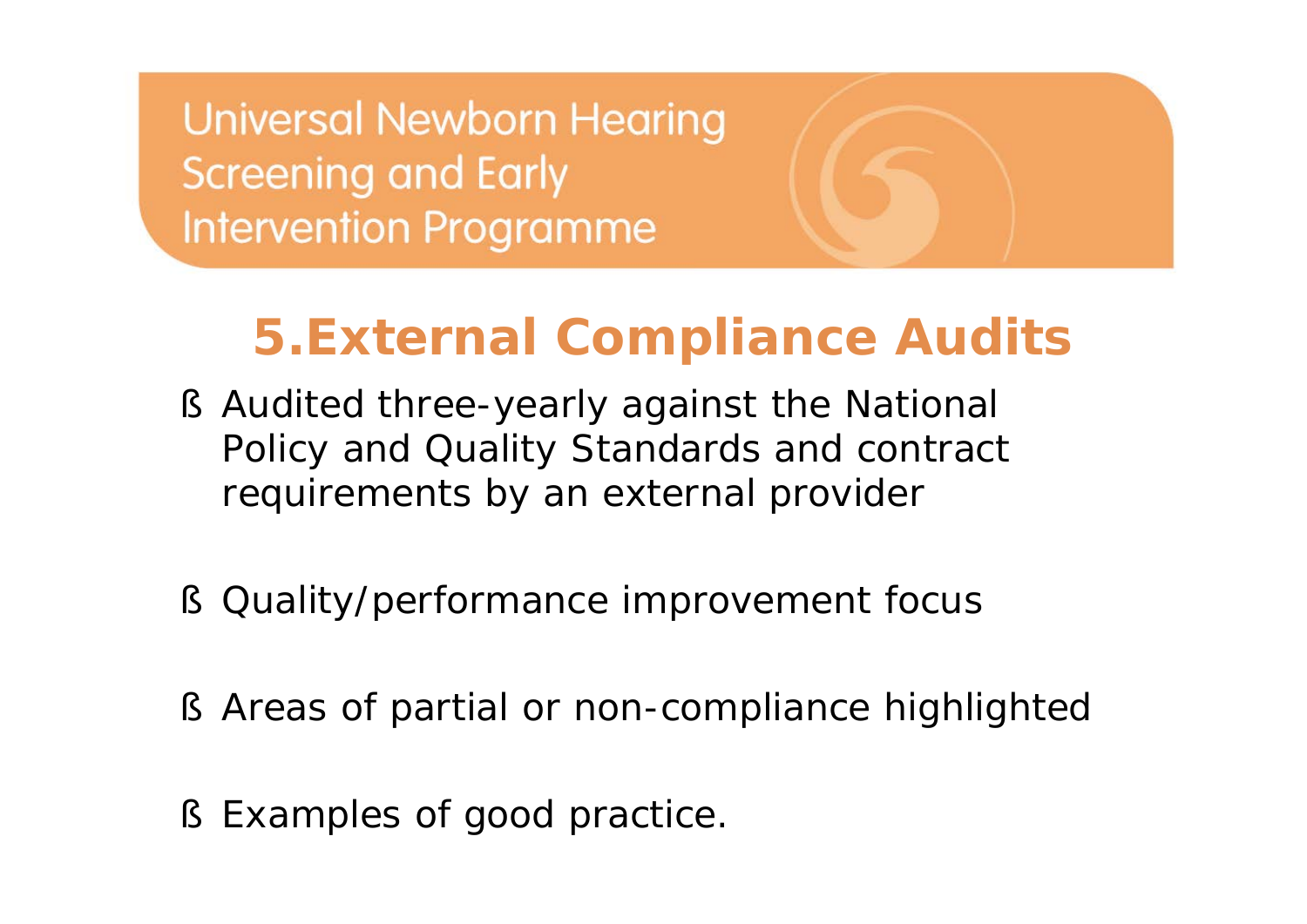#### **Audits**

§Cramped working environment

#### **Incident**

§43% screeners identified cramped working condition as a source of stress

§Poor visibility of newborn hearing service within DHB

§Lack of governance structure for service

§Lack of appreciation of role

§Wanted better links across other services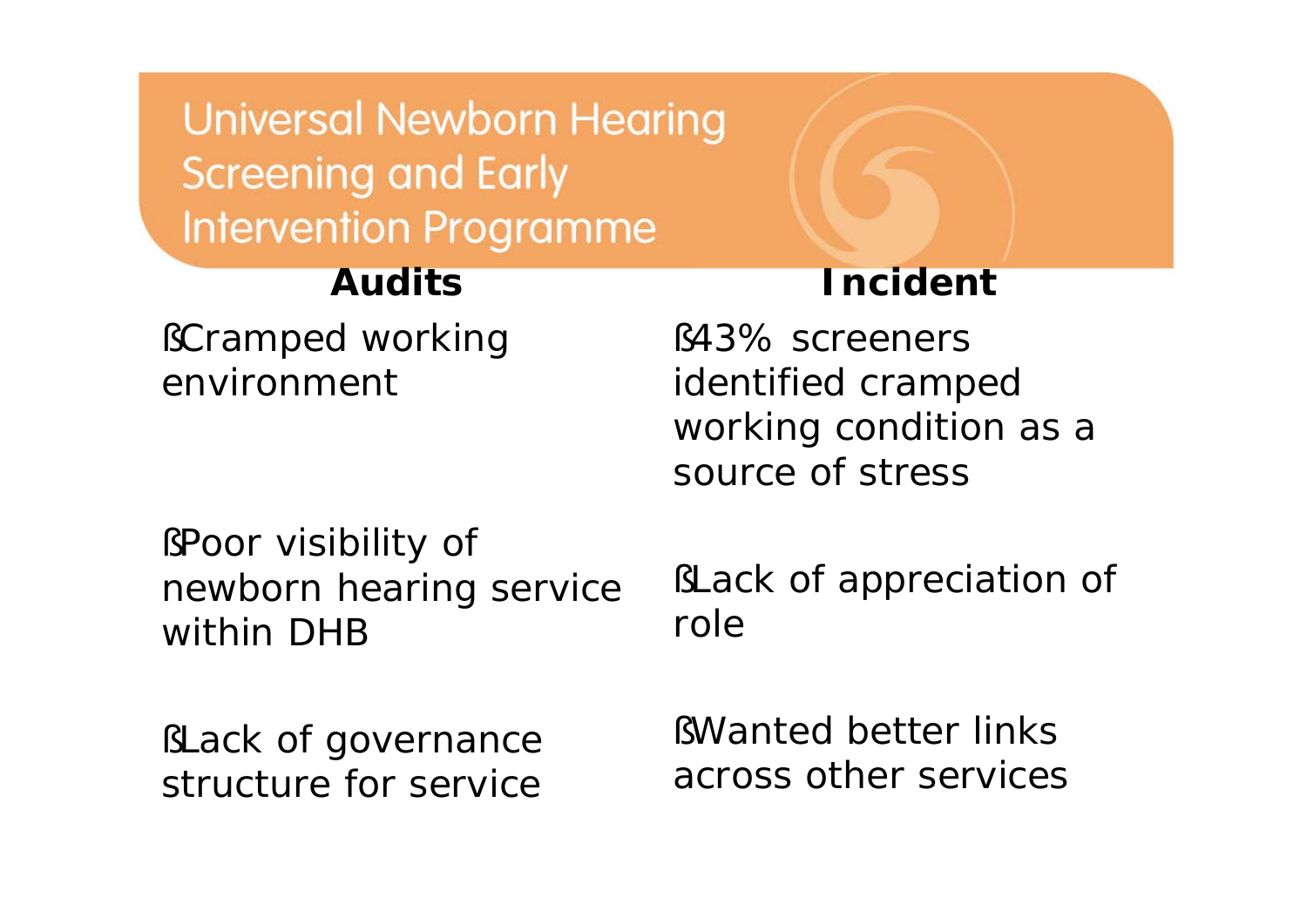All the pieces are required to build the complete picture.

A missing, or incorrect piece, however small, can prove to be frustrating and delay completing the puzzle in a timely manner.

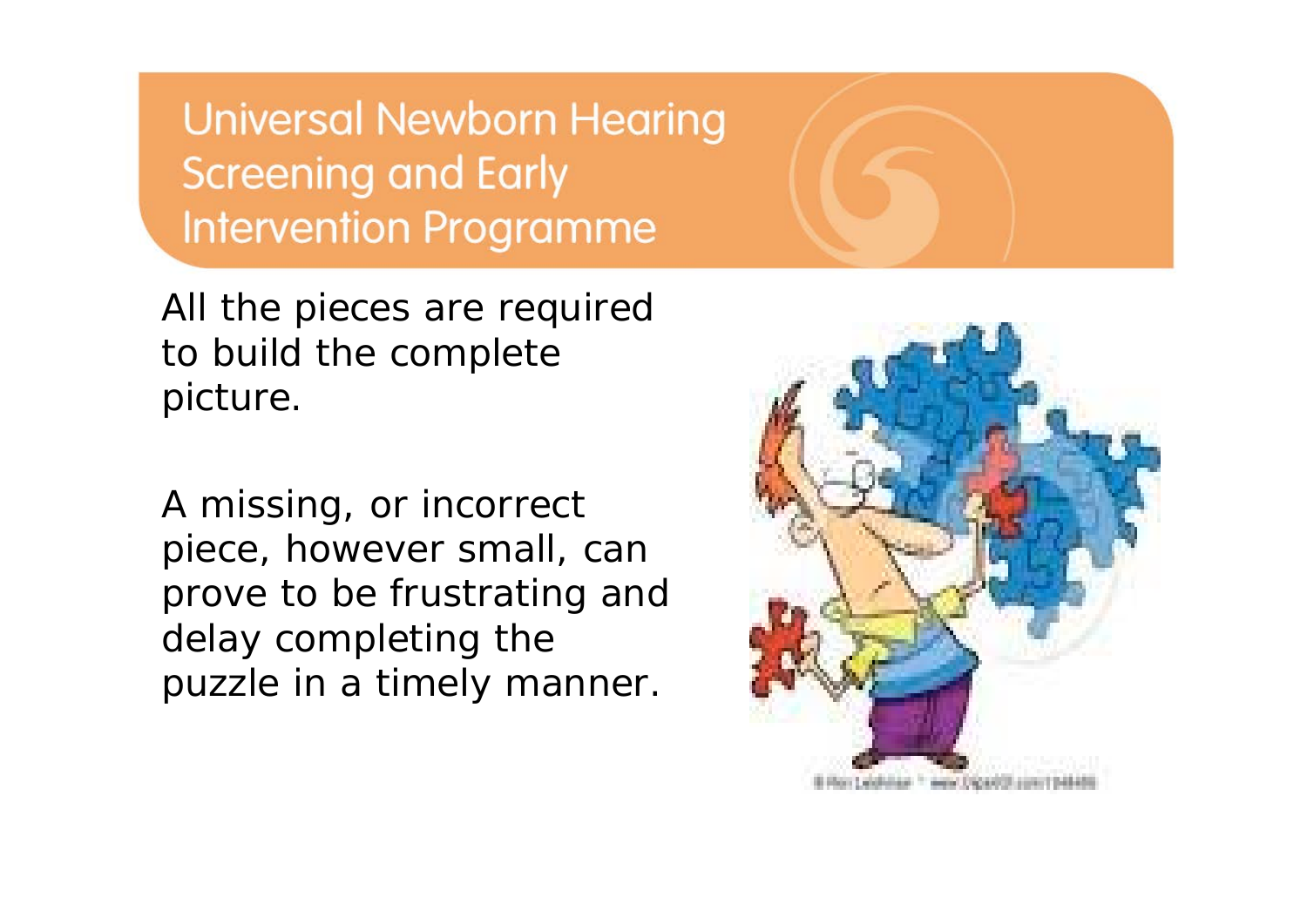> **The aim of New Zealand's Universal Newborn Hearing Screening and Early Intervention Programme is …**

"early identification of newborns with hearing loss so that they can access timely and appropriate interventions, inequalities are reduced and the outcomes for these children, their families and whanau, communities and society are improved."

*UNHSEIP Implementation Advisory Group 2007*